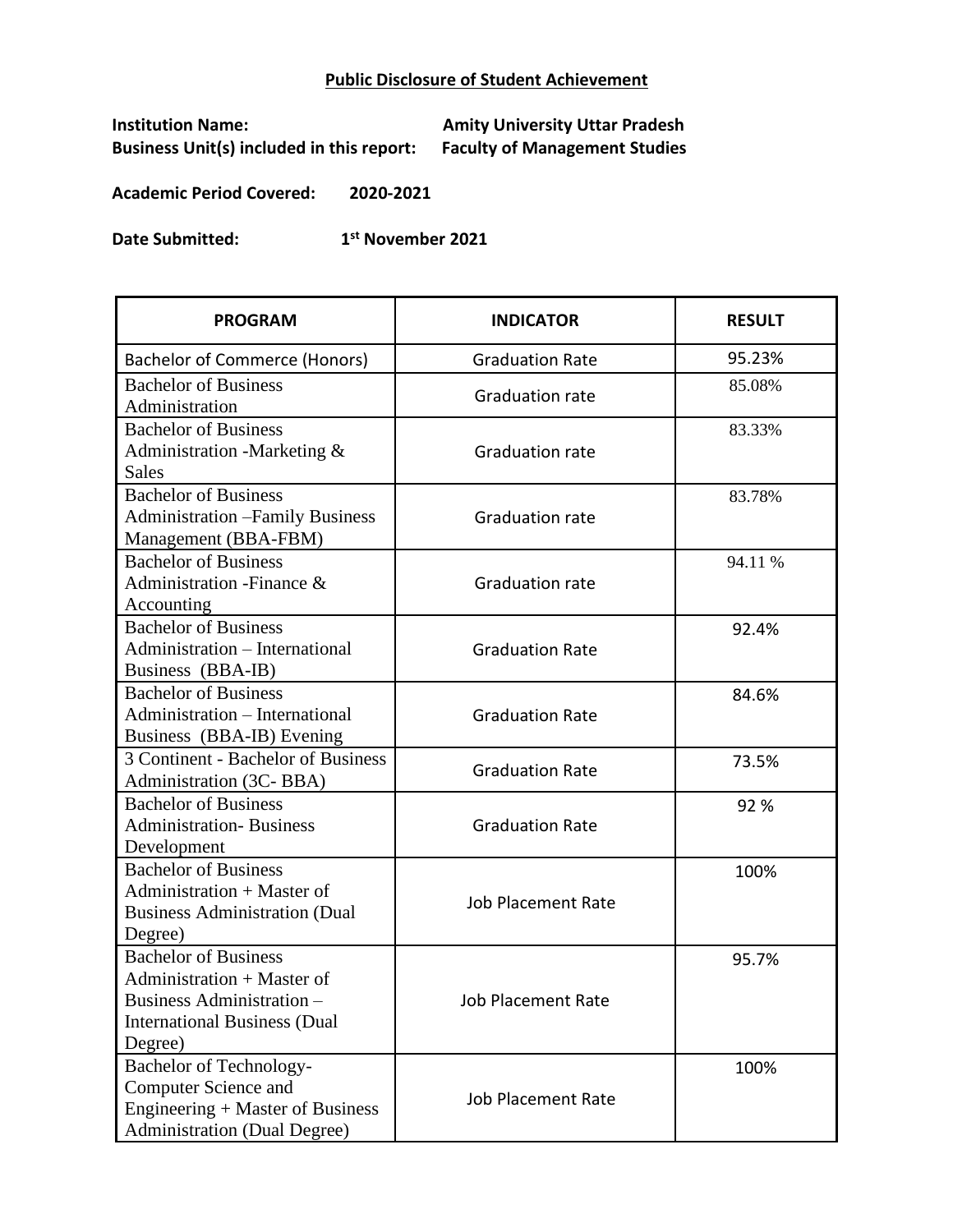| <b>Master of Commerce</b>                | <b>Graduation Rate</b>       | 95.91% |
|------------------------------------------|------------------------------|--------|
| <b>Master of Business</b>                |                              | 100%   |
| <b>Administration- Construction</b>      | <b>Job Placement Rate</b>    |        |
| Project Management                       |                              |        |
| <b>Master of Business Administration</b> |                              | 96.2%  |
| - International Business (MBA-           | <b>Graduation Rate</b>       |        |
| IB)                                      |                              |        |
| <b>Master of Business Administration</b> |                              | 100%   |
| - International Business (MBA-           | <b>Graduation Rate</b>       |        |
| IB) Evening                              |                              |        |
| Master of Business                       |                              | 81.8%  |
| <b>Administration- 3 Continent</b>       | <b>Graduation Rate</b>       |        |
| $(MBA-3C)$                               |                              |        |
| <b>Master of Business</b>                |                              | 85%    |
| <b>Administration- Competitive</b>       | <b>Job Placement Rate</b>    |        |
| Intelligence & Strategic                 |                              |        |
| Management                               |                              |        |
| <b>Master of Business Administration</b> | <b>Graduation Rate</b>       | 97.7%  |
| <b>Master of Business Administration</b> |                              | 99.28% |
| - Marketing and Sales                    | <b>Graduation Rate</b>       |        |
| <b>Master of Business Administration</b> |                              | 97.39% |
| - Human Resource                         | <b>Graduation Rate</b>       |        |
| Master of Business Administration        |                              | 100%   |
| - Retail Management                      | <b>Graduation Rate</b>       |        |
| <b>Master of Business Administration</b> |                              | 100%   |
| - Entrepreneurship                       | <b>Graduation Rate</b>       |        |
| <b>Master of Business</b>                |                              | 87.5%  |
| <b>Administration-Media</b>              | <b>Job Placement Rate</b>    |        |
| Management                               |                              |        |
| <b>Master of Business</b>                |                              | 100%   |
| <b>Administration-Hospitality</b>        | <b>Graduation Rates</b>      |        |
| Management                               |                              |        |
| <b>Master of Business</b>                |                              | 100%   |
| Administration-Agri and Food             | <b>Job Placement Rates</b>   |        |
| <b>Business</b>                          |                              |        |
| <b>Master of Business</b>                | No Student enrolled (2020-21 |        |
| Administration-                          | passed batch)                |        |
| <b>Telecommunication Management</b>      |                              |        |
| <b>Master of Business</b>                | <b>Job Placement Rate</b>    | 95.83% |
| Administration-Insurance and             |                              |        |
| <b>Banking</b>                           |                              |        |
| <b>Master of Business</b>                |                              | 81.81% |
| <b>Administration-Fashion</b>            | <b>Graduation Rate</b>       |        |
| Management                               |                              |        |
| <b>Master of Business</b>                |                              | 100%   |
| <b>Administration-Biotechnology</b>      | <b>Graduation Rate</b>       |        |
| Management                               |                              |        |
| <b>Master of Business</b>                |                              | 100%   |
| Administration-Real Estate And           | <b>Job Placement Rate</b>    |        |
| Urban Infrastructure                     |                              |        |